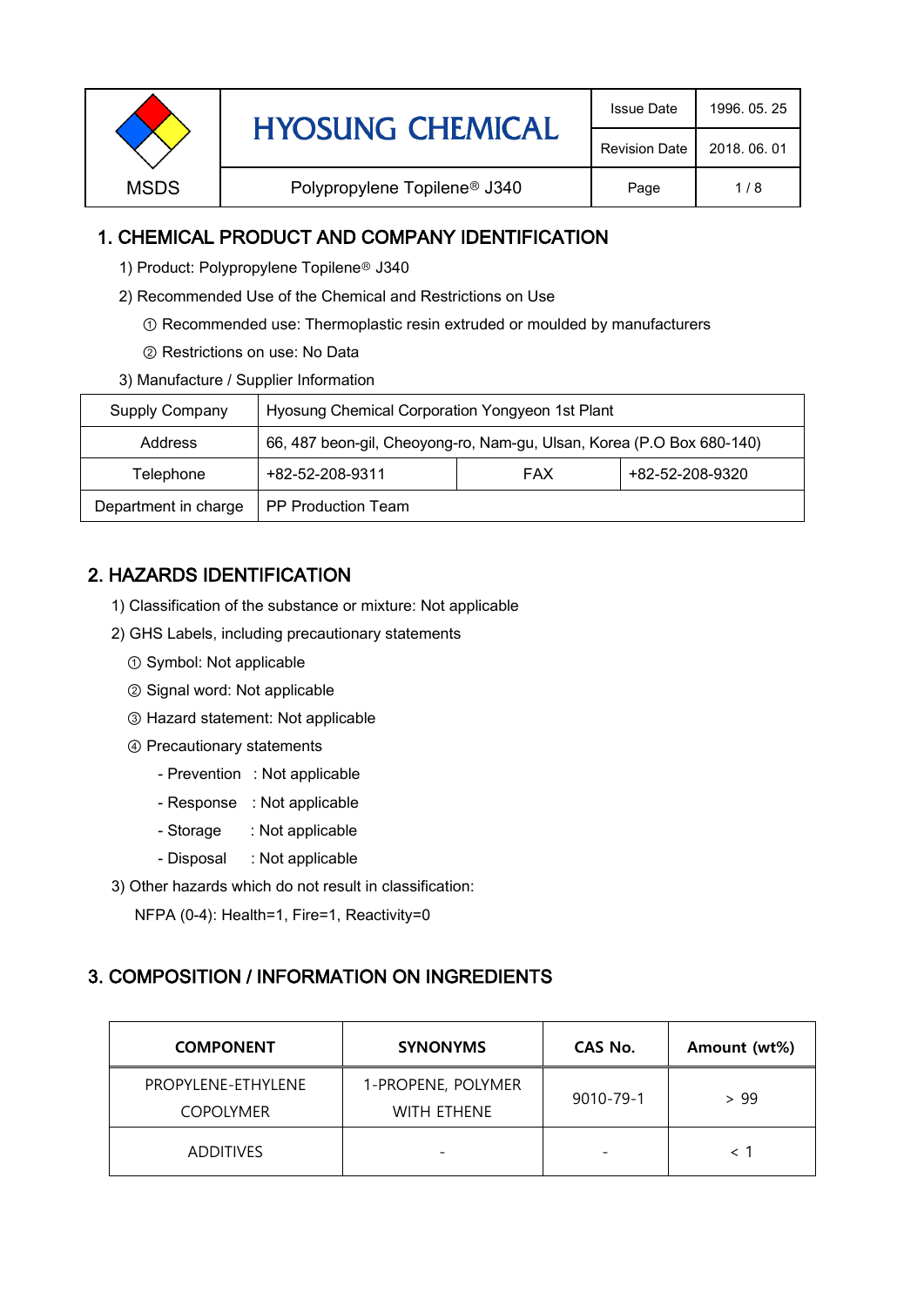|             | <b>HYOSUNG CHEMICAL</b>                  | <b>Issue Date</b> | 1996, 05, 25 |
|-------------|------------------------------------------|-------------------|--------------|
|             | <b>Revision Date</b>                     | 2018, 06, 01      |              |
| <b>MSDS</b> | Polypropylene Topilene <sup>®</sup> J340 | Page              | 2/8          |

### 4. FIRST AID PROCEDURES

- 1) Eye Contact
	- · In case of contact with substance, rinse your eyes immediately with running water for at least 20 minutes.
	- · Take medical action.
- 2) Skin Contact
	- · In case of contact with substance, rinse your skin immediately with running water for at least 20 minutes.
	- · Remove contaminated cloths including shoes immediately.
	- · Take medical action.
- 3) Inhalation
	- · Take medical action.
	- · Move into fresh air.
	- · If short of breathing, provide oxygen supply system.
- 4) Ingestion
	- · Do not put anything into the mouth of an unconscious person.
	- · Take medical action.
- 5) First-Aid Treatment and Information on Medical Doctors
	- · Let a medical provider know about the substance and take appropriate protection.

# 5. FIRE FIGHTING MEASURES

- 1) Suitable (Unsuitable) Extinguishing Media
	- · Extinguishing media: Water, Carbon dioxide, Extinguishing powder, Firefighting foam
	- · Unsuitable Extinguishing media: No data
	- · Large fire: Firefighting, Water spray
- 2) Specific Hazards from Chemical Material
	- · Toxicant from combustion: Pyrolysis or combustion cause irritative gases or carbon dioxides.
- 3) Fire Fighting Procedures and Equipment
	- · If it can be done without risk, move container from fire area.
	- · If it will be leak, do not spray high-pressure water stream.
	- · Dike for later processing.
	- · Use extinguishing agents appropriate for surrounding fire.
	- · Avoid inhalation of materials and combustion products.
	- · Up the wind and avoid low area.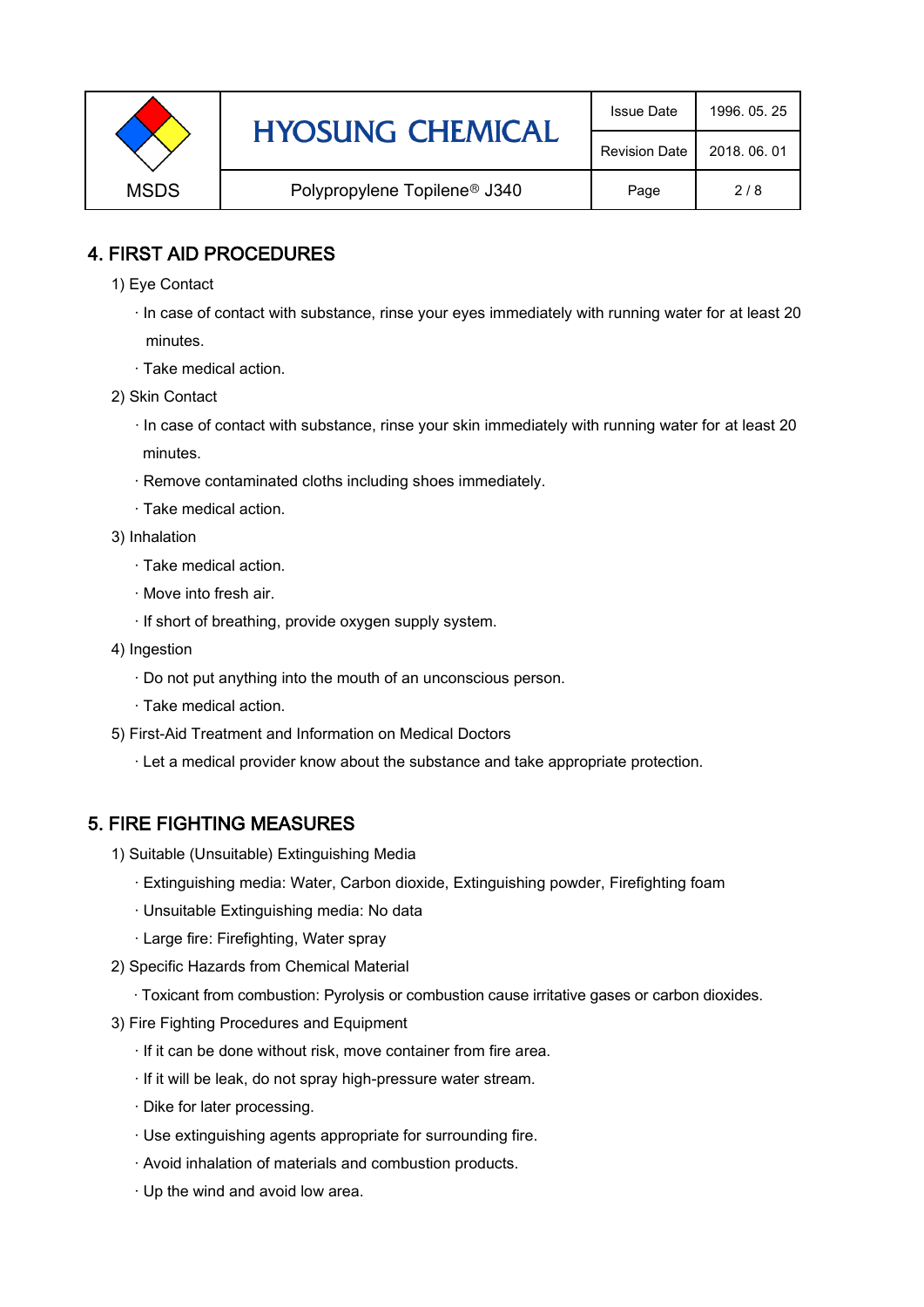|             | <b>HYOSUNG CHEMICAL</b>                  |              | 1996, 05, 25 |
|-------------|------------------------------------------|--------------|--------------|
|             | <b>Revision Date</b>                     | 2018, 06, 01 |              |
| <b>MSDS</b> | Polypropylene Topilene <sup>®</sup> J340 | Page         | 3/8          |

### 6. ACCIDENTAL RELEASE MEASURES

- 1) Personal Precautions, Protective Equipment and Emergency Procedures
	- · Remove all flammable sources.
	- · If it is not dangerous, stop leaking.
	- · Take caution of substances and conditions that should be avoided.
	- · Ventilate properly.
	- · Do not touch the effluents or walk around the area.
	- · Prevent producing dust.
- 2) Environmental Precautions
	- · Release to air: Not available
	- · Release to soil: Not available
	- · Release to water: Not available
- 3) Purification and Removal Methods
	- · Small leak: Put in proper containers for waste.
	- ,· Large leak: To minimize the spread, cover it with plastic sheets or water-proof cloths and keep it away from water.

#### 7. HANDLING AND STORAGE

- 1) Handling
	- · Avoid direct physical contact.
	- · Wash thoroughly after use.

· Take precautionary measures to prevent against explosion risks, as all types of polymers may develop dust during transporting or grinding of granules.

- 2) Storage
	- · Keep stored in airtight containers.
	- · Keep stores in a cool, dry place.
	- · Place in an appropriate space in compliance with local regulation.

#### 8. EXPOSURE CONTROLS AND PERSONAL PROTECTION

- 1) Exposure Limits and Biological Exposure Limits of Chemical
	- · KOSHA: No data
	- · AIHA: No data
	- · ACGIH: No data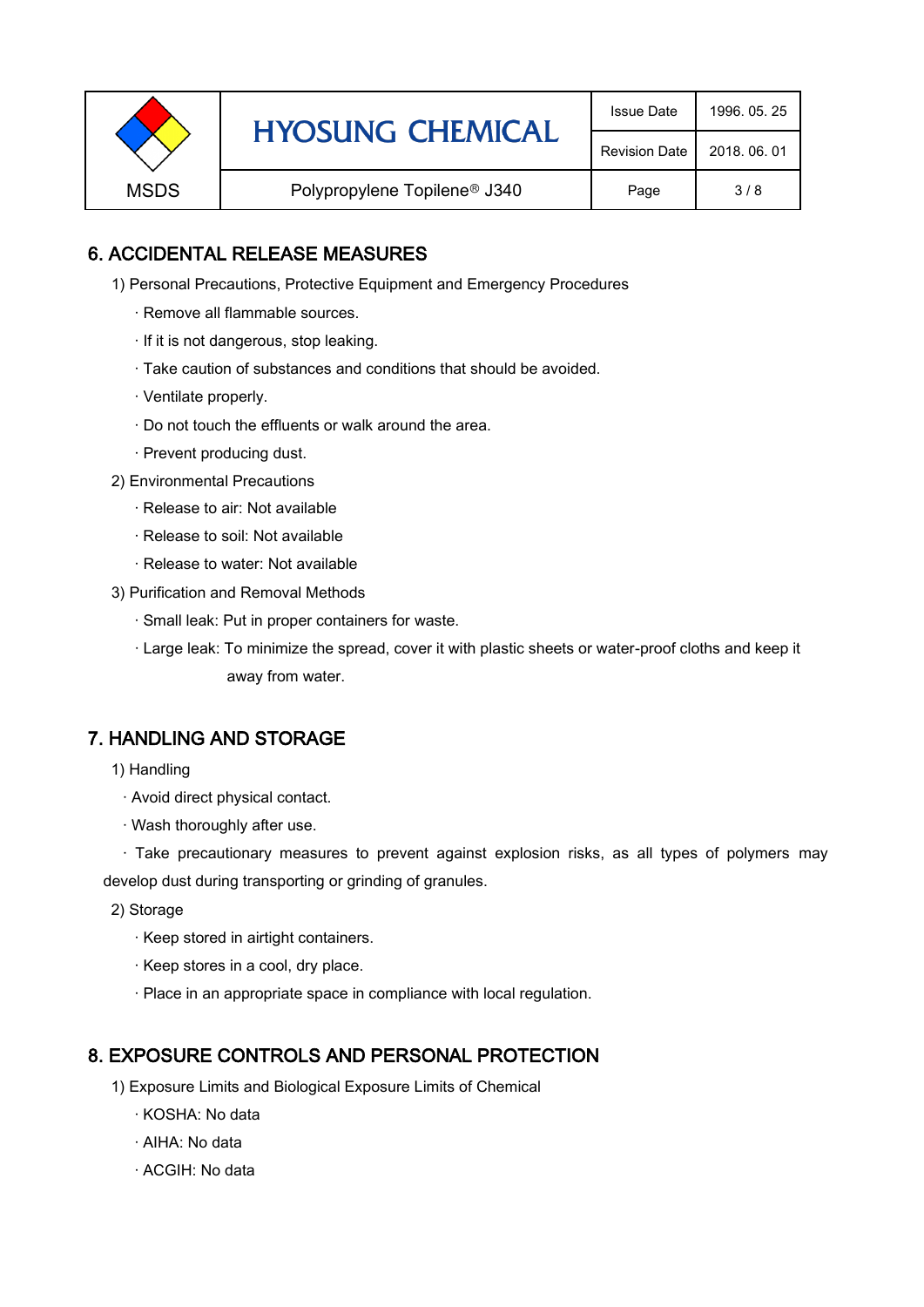|             | <b>HYOSUNG CHEMICAL</b>                  | <b>Issue Date</b>    | 1996, 05, 25 |
|-------------|------------------------------------------|----------------------|--------------|
|             |                                          | <b>Revision Date</b> | 2018, 06, 01 |
| <b>MSDS</b> | Polypropylene Topilene <sup>®</sup> J340 | Page                 | 4/8          |

- · OSHA: No data
- · Biological exposure limits: No data
- 2) Engineering Management
	- · Install local ventilation system.

· Ventilation equipment should be explosion-proof if explosive concentrations of dust, vapor of fume are present.

- 3) Personal Protective Equipment
	- ① Respiratory protection
		- · Use approved respirator if unable to control airborne dust, fumes, and vapor.
	- ② Eyes protection
		- · The wearing of chemical safety goggles or face shield is recommended.
		- · Install eyes washing facilities and quick drench shower near work areas.
	- ③ Hands protection
		- · The wearing of protective gloves is recommended to prevent exposure.
	- ④ Human body protection
		- · The wearing of protective clothing is recommended to prevent exposure.

# 9. PHYSICAL AND CHEMICAL PROPERTIES

- 1) Appearance: White pellet
- 2) Odor: Odorless
- 3) Odor Threshold: No data
- 4) pH: No data
- 5) Melting / Freezing Point: 130 ~ 170 ℃
- 6) Initial Boiling Point or Boiling Point Range: No data
- 7) Flash Point: No data
- 8) Evaporation Rate: No data
- 9) Flammability (Solid, Gas) : No data
- 10) Upper / Lower Flammability or Explosive Limits: No data
- 11) Vapor Pressure: No data
- 12) Solubility: Insoluble
- 13) Vapor Density: No data
- 14) Relative Density: 0.88~0.92 kg/L (at 20℃)
- 15) N-Octane / Water Partition Coefficient: No data
- 16) Auto Ignition Temperature: 400℃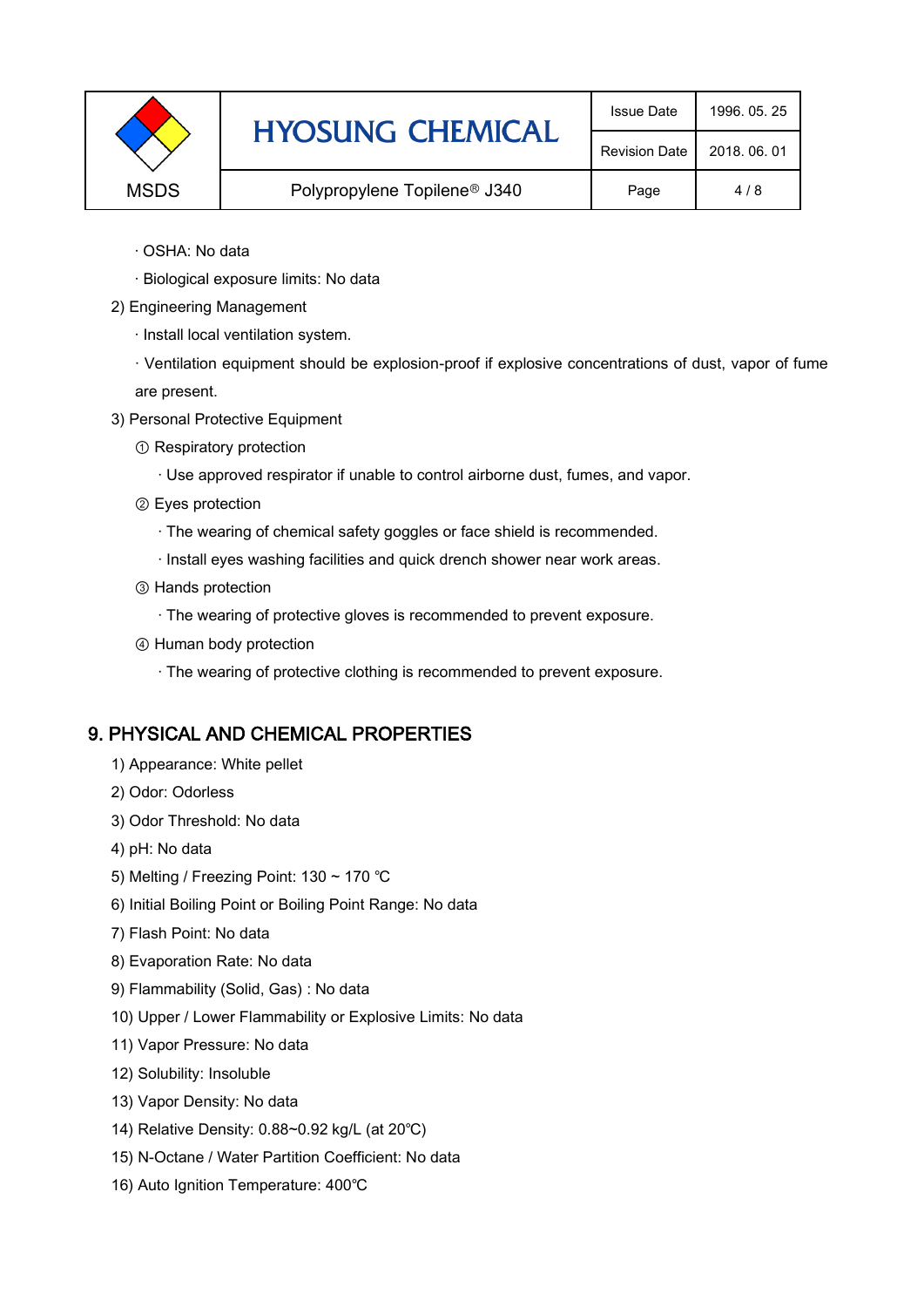|             | <b>HYOSUNG CHEMICAL</b>                  | <b>Issue Date</b> | 1996, 05, 25 |
|-------------|------------------------------------------|-------------------|--------------|
|             | <b>Revision Date</b>                     | 2018, 06, 01      |              |
| <b>MSDS</b> | Polypropylene Topilene <sup>®</sup> J340 | Page              | 5/8          |

- 17) Decomposition Temperature: No data
- 18) Viscosity: No data
- 19) Molecular Weight: >10,000

# 10. STABILITY AND REACTIVITY

- 1) Chemical Stability
	- · Stable under normal temperature and pressure.
- 2) Possibility of Hazardous Reaction
	- · Will not occur under normal temperature and pressure.
- 3) Condition to Avoid
	- · Avoid contact with water.
	- · Keep away from heat, sparks and flame.
	- · Avoid contact with strong oxidizing agents, strong alkaline and strong acid.
- 4) Incompatibility with Other Materials
	- · Strong oxidizing materials, Flammable substance.
- 5) Hazardous Decomposition Product

· At elevated temperatures the material will begin to decompose, producing fumes that can contain carbon monoxide, acrolein, aldehydes, and unidentified organic compounds.

#### 11. TOXICOLOGICAL INFORMATION

- 1) Information on the Likely Routes of Exposure
	- · Inhalation: No data
	- · Ingestion: No data
	- · Skin contact: No data
	- · Eye contact: No data
- 2) Delayed and Immediate Effects and Chronic Effects From Short or Long Term Exposure
	- Acute toxicity
		- · Oral: No data
		- · Skin: No data
		- · Inhalation: No data
	- Skin corrosion / irritation: No data
	- Serious eye damage / eye irritation: No data
	- Respiratory sensitization: No data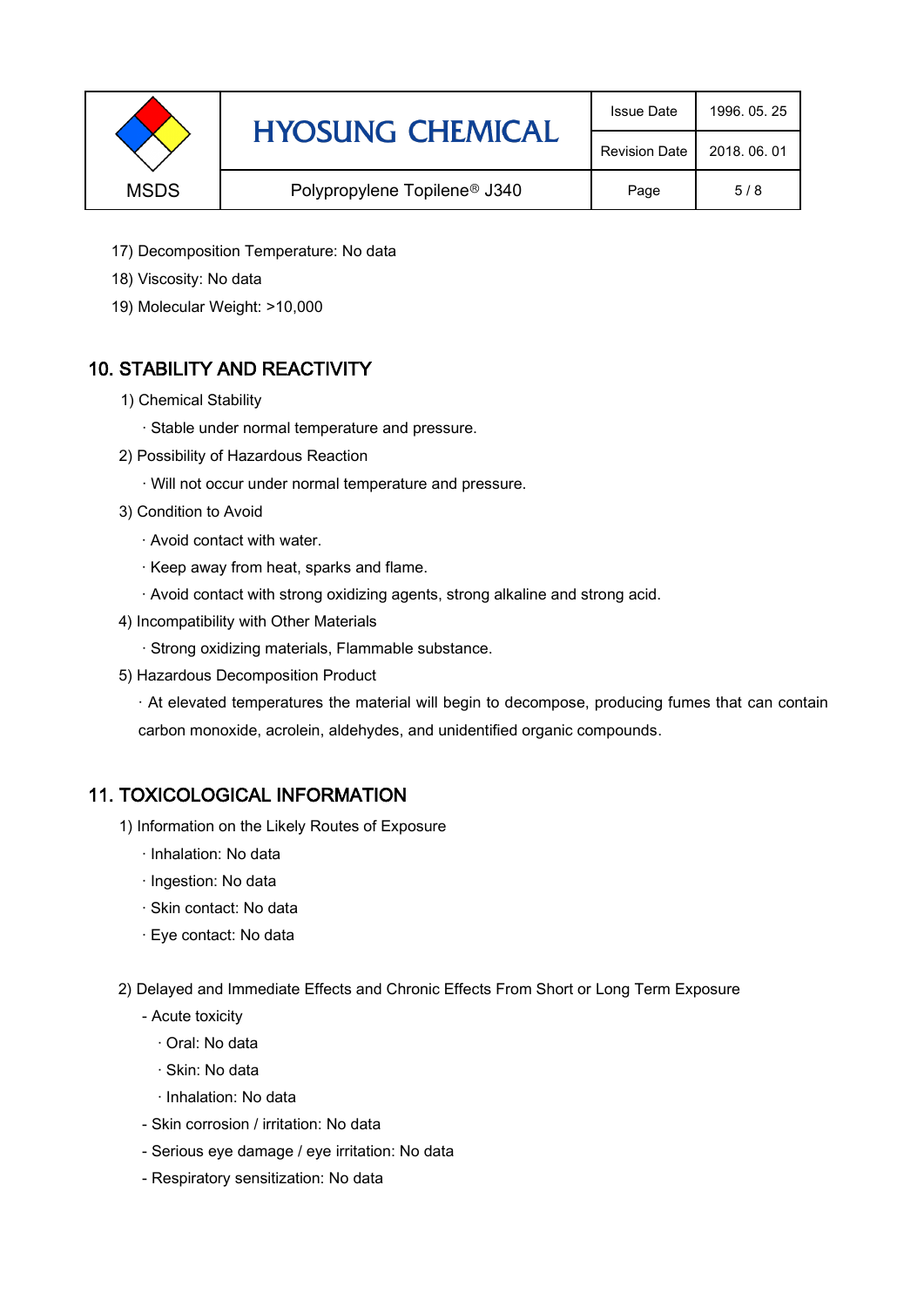|             | <b>HYOSUNG CHEMICAL</b>                  | <b>Issue Date</b> | 1996, 05, 25 |
|-------------|------------------------------------------|-------------------|--------------|
|             | <b>Revision Date</b>                     | 2018, 06, 01      |              |
| <b>MSDS</b> | Polypropylene Topilene <sup>®</sup> J340 | Page              | 6/8          |

- Skin sensitization: No data
- Carcinogenicity
	- · Industrial Safety & Health Law: No data
	- · IARC: No data
	- · OSHA: No data
	- · ACGIH: No data
	- · NTP: No data
	- · EU CLP: No data
- Gem cell mutagenicity: No data
- Reproductive toxicity: No data
- Specific target organ systemic toxicity (Single exposure)
- Specific target organ systemic toxicity (Repeated exposure)
- Aspiration hazard: No data

#### 12. ECOLOGICAL INFORMATION

- 1) Ecotoxicity: No data
- 2) Persistence and Degradability: No data
- 3) Bioaccumulative Potential: No data
- 4) Mobility in Soil: No data
- 5) Other Adverse Effects: No data

# 13. DISPOSAL CONSIDERATIONS

- 1) Disposal Method
	- · Dispose in accordance with all applicable environmental regulations.
	- · Empty containers should be recycled or disposed of through an approved waste management facility.
- 2) Disposal Considerations
	- · For proper disposal of used material, an assessment must be completed to determine the proper and permissible waste management options under applicable rules, regulations and laws.

# 14. TRANSPORT INFORMATION

- 1) UN Number: Not regulated as a hazardous material
- 2) UN Proper Shipping Name: Not applicable
- 3) Hazard Class: Not applicable
- 4) Packing Group: Not applicable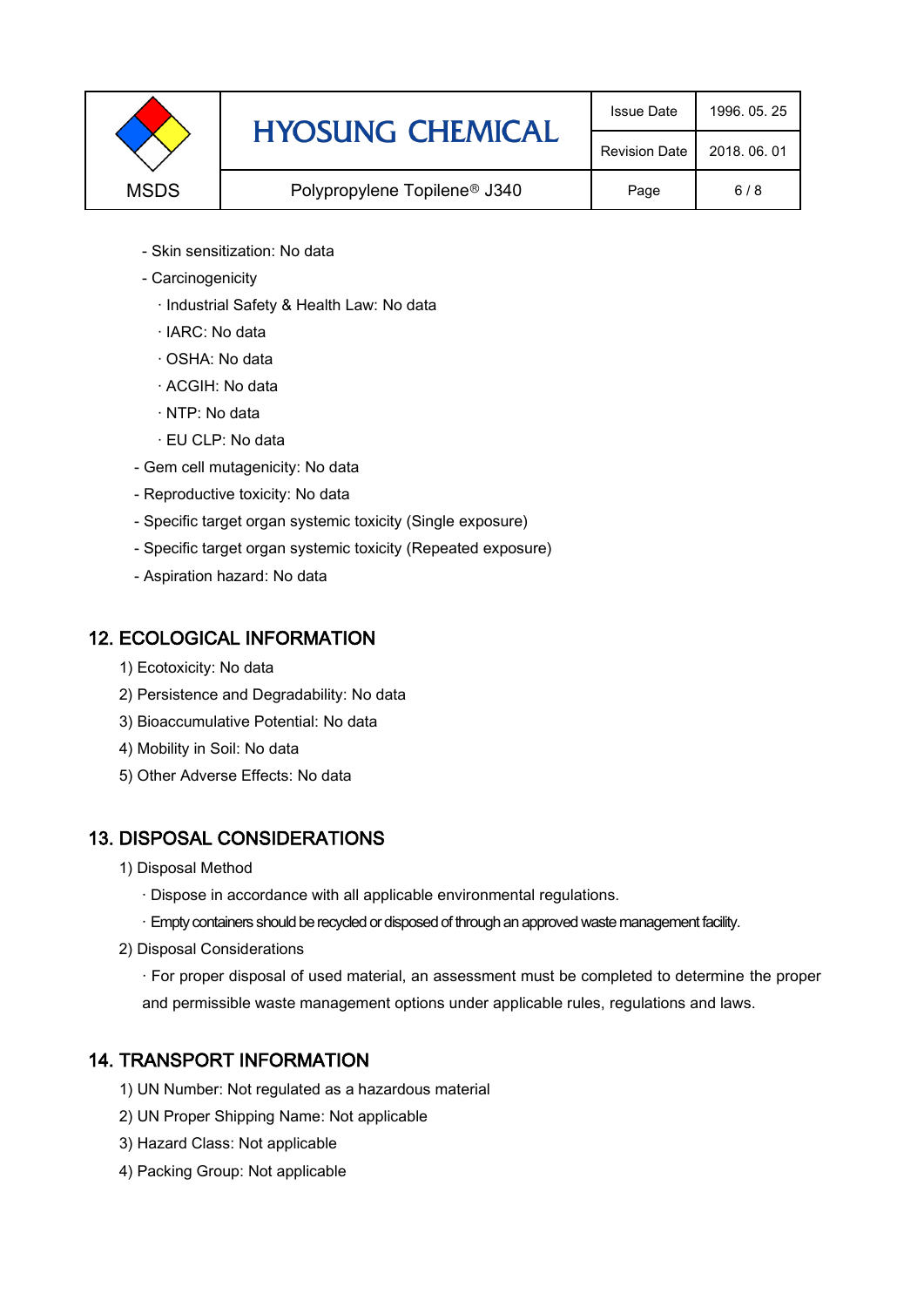|             | <b>HYOSUNG CHEMICAL</b>                  | <b>Issue Date</b> | 1996, 05, 25 |
|-------------|------------------------------------------|-------------------|--------------|
|             | <b>Revision Date</b>                     | 2018, 06, 01      |              |
| <b>MSDS</b> | Polypropylene Topilene <sup>®</sup> J340 | Page              | 7/8          |
|             |                                          |                   |              |

- 5) Marine Pollutant: Not applicable
- 6) DOT Number: Not regulated as a hazardous material
- 7) IATA Number: Not regulated as a hazardous material
- 8) IMDG Code: Not regulated as a hazardous material
- 9) Further information: Not a hazardous material under DOT, IATA and IMDG
- 10) Special Precautions for User
	- · Emergency management type of fire: Not applicable
	- · Emergency management type of leak: Not applicable

# 15. REGULATORY INFORMATION

- 1) Industrial Safety and Health Law (KOREA): Not applicable
- 2) Toxic Chemical Substance Subject to Management Act (KOREA): Not applicable
- 3) Hazardous Material Safety Act (KOREA): Not applicable
- 4) Other Local or International Regulation
	- Persistent Organic Pollutant Management Law (KOREA): Not applicable
	- EU Classification
		- · Classification: Not applicable
		- · Risk Phrases: Not applicable
		- · Safety Phrases: Not applicable
	- US Regulations
		- · OSHA: Not applicable
		- · CERCLA: Not applicable
		- · EPCRA 302: Not applicable
		- · EPCRA 304: Not applicable
		- · EPCRA 301: Not applicable
	- Rotterdam Convention material: Not applicable
	- Stockholm Convention material: Not applicable
	- Montreal Protocol on Substance: Not applicable

# 16. OTHER INFORMATION

- 1) Reference
	- · KOSHA: Material Safety Data Sheet